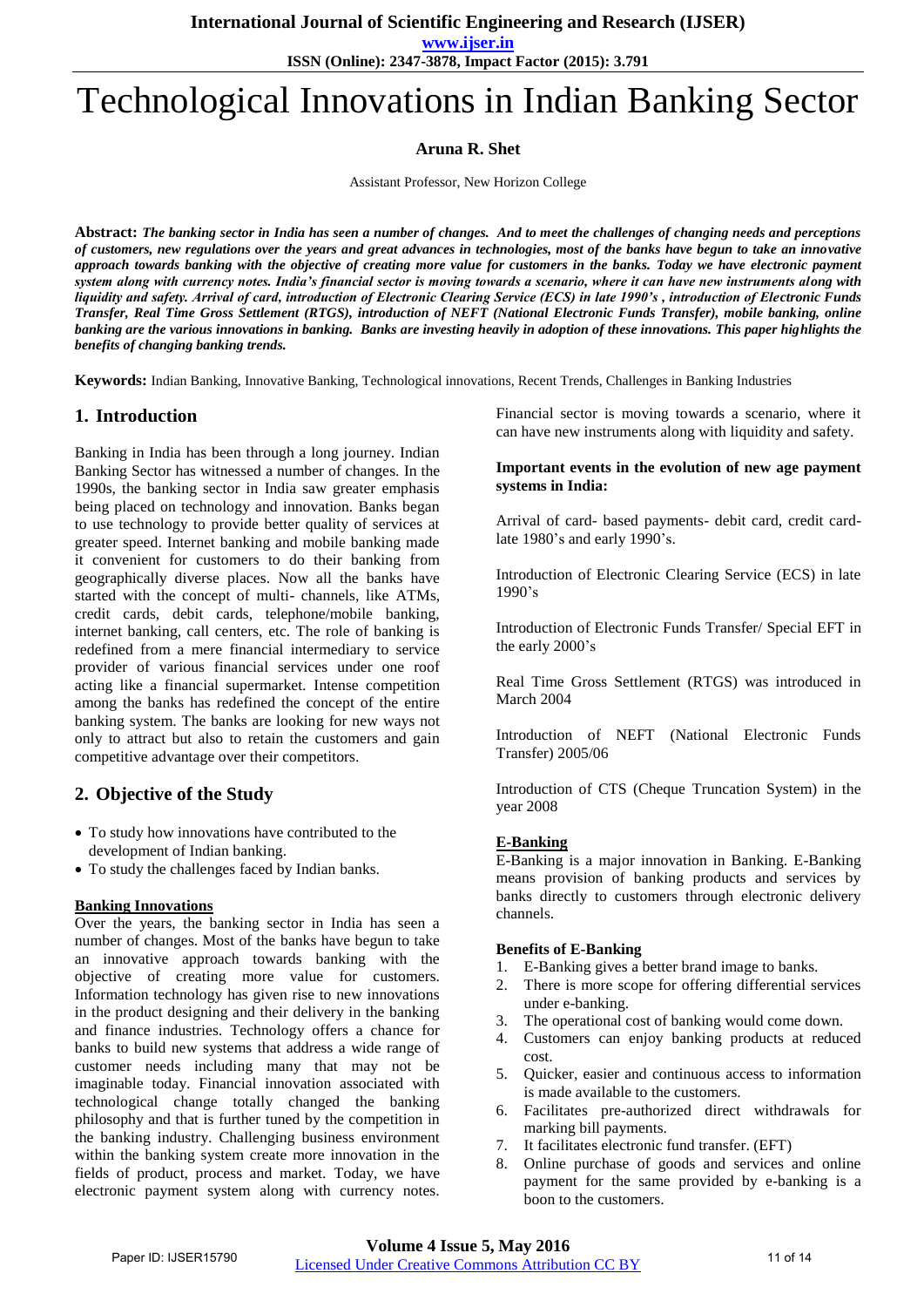**International Journal of Scientific Engineering and Research (IJSER) www.ijser.in ISSN (Online): 2347-3878, Impact Factor (2015): 3.791**

## **Debit Card**

Debit card is a plastic card which provides an alternative payment method to cash when making purchases. Functionally, it can be called an electronic check, as the funds are withdrawn directly from either the bank account or from the remaining balance on the card.

## **Credit Card**

A credit card is part of a system of payments named after the small plastic card issued to users of the system. It is a card entitling its holder to buy goods and services based on the holder's promise to pay for these goods and services. The issuer of the card grants a line of credit to the consumer (or the user) from which the user can borrow money for payment to a merchant or as a cash advance to the user.

## **Internet Banking**

It is a service provided by banks so that people can find out information about their bank account, pay bills etc using the Internet. Internet Banking allows you to conduct bank transactions online, instead of finding a bank and interacting with a teller. In a broad sense, it is the use of electronic means to transfer funds directly from one account to another, rather than by cheque or cash.

## **Automated Teller Machines (ATMs)**

ATMs are widely used electronic channels in banking. It is operated by plastic card with its special features. It is a computer controlled device at which the customers can make withdrawals, check balance without involving any individuals. ATM can be interior (i.e., located in the branch premises) or exterior (located anywhere outside the branch premises).

The banks increased their penetration further with the total number of ATMs reaching 0.18 million in 2015. However, there was a decline in growth of ATMs of both Public Sector Banks as well as Private Banks. Public Sector Banks recorded a growth of 16.7 per cent during 2014-15 maintaining a share of around 70 per cent in total number of ATMs.

ATM & Card Statistics for December 2015 shows that

Total No. of ATM"s are: On-site: 97,793 Off-site: 95,975

| Card statistics: Credit Card of All Banks (Public Sector, Private Sector, Foreign Banks) |  |  |  |  |
|------------------------------------------------------------------------------------------|--|--|--|--|
|                                                                                          |  |  |  |  |

| <u>Chine Changed: Cremit Chine Crimitis Hanno (rendite Deetor) rich meer Deetor, richte die Deetsche Deetsch</u> |                                             |                               |          |                                          |            |  |
|------------------------------------------------------------------------------------------------------------------|---------------------------------------------|-------------------------------|----------|------------------------------------------|------------|--|
|                                                                                                                  | No of outstanding<br>cards as at the end of | No. of Transactions (Actuals) |          | Amount of transactions<br>(Rs. Millions) |            |  |
|                                                                                                                  | the month                                   | ATM                           | POS      | ATM                                      | <b>POS</b> |  |
|                                                                                                                  |                                             |                               |          |                                          |            |  |
| <b>Grand Total</b>                                                                                               | 22748760                                    | 534094                        | 69367262 | 2748.528                                 | 211941.38  |  |

POS- Point of Service

- 1.Total number of credit cards issued outstanding (after adjusting the number of cards withdrawn /cancelled).
- 2.Total number of financial transactions done by the credit card issued by the bank at ATMs
- 3.Total number of financial transactions done by the credit card issued by the bank at POS terminals
- 4.Total value of financial transactions done by the credit card issued by the bank at ATMs
- 5.Total value of financial transactions done by the credit card issued by the bank at POS terminals.

| Card statistics: Debit Card (Public Sector, Private Sector, Foreign Banks) |  |  |
|----------------------------------------------------------------------------|--|--|
|                                                                            |  |  |

|             | No of outstanding                   | No. of Transactions (Actuals) |            | Amount of transactions (Rs. Millions) |                  |  |
|-------------|-------------------------------------|-------------------------------|------------|---------------------------------------|------------------|--|
|             | cards as at the end of<br>the month | ATM                           | <b>POS</b> | ATM                                   | <b>POS</b><br>10 |  |
| Grand Total | 643191224                           | 708001000                     | 108118356  | 2204614.96                            | 145831.93        |  |

- 6. Total number of debit cards issued outstanding (after adjusting the number of cards withdrawn /cancelled).
- 7. Total number of financial transactions done by the debit card issued by the bank at ATMs
- 8. Total number of financial transactions done by the debit card issued by the bank at POS terminals
- 9. Total value of financial transactions done by the debit card issued by the bank at ATMs
- 10. Total value of financial transactions done by the debit card issued by the bank at POS terminals.
- 11. Source: RBI, Bank wise ATM, Card Statistics

# **DEMAT**

Demat account, the abbreviation for dematerialized account, is a type of banking account which dematerializes paper-based physical stock shares.

The dematerialized account is used to avoid holding physical shares.

# **The benefits**

- 1. A safe and convenient way to hold securities
- 2.Immediate transfer of securities
- 3. No stamp duty on transfer of securities
- 4.Elimination of risks associated with physical certificates such as bad delivery, fake securities, delays, thefts etc.
- 5.Reduction in paperwork involved in transfer of securities
- 6.Reduction in transaction cost
- 7. No odd lot problem, even one share can be sold.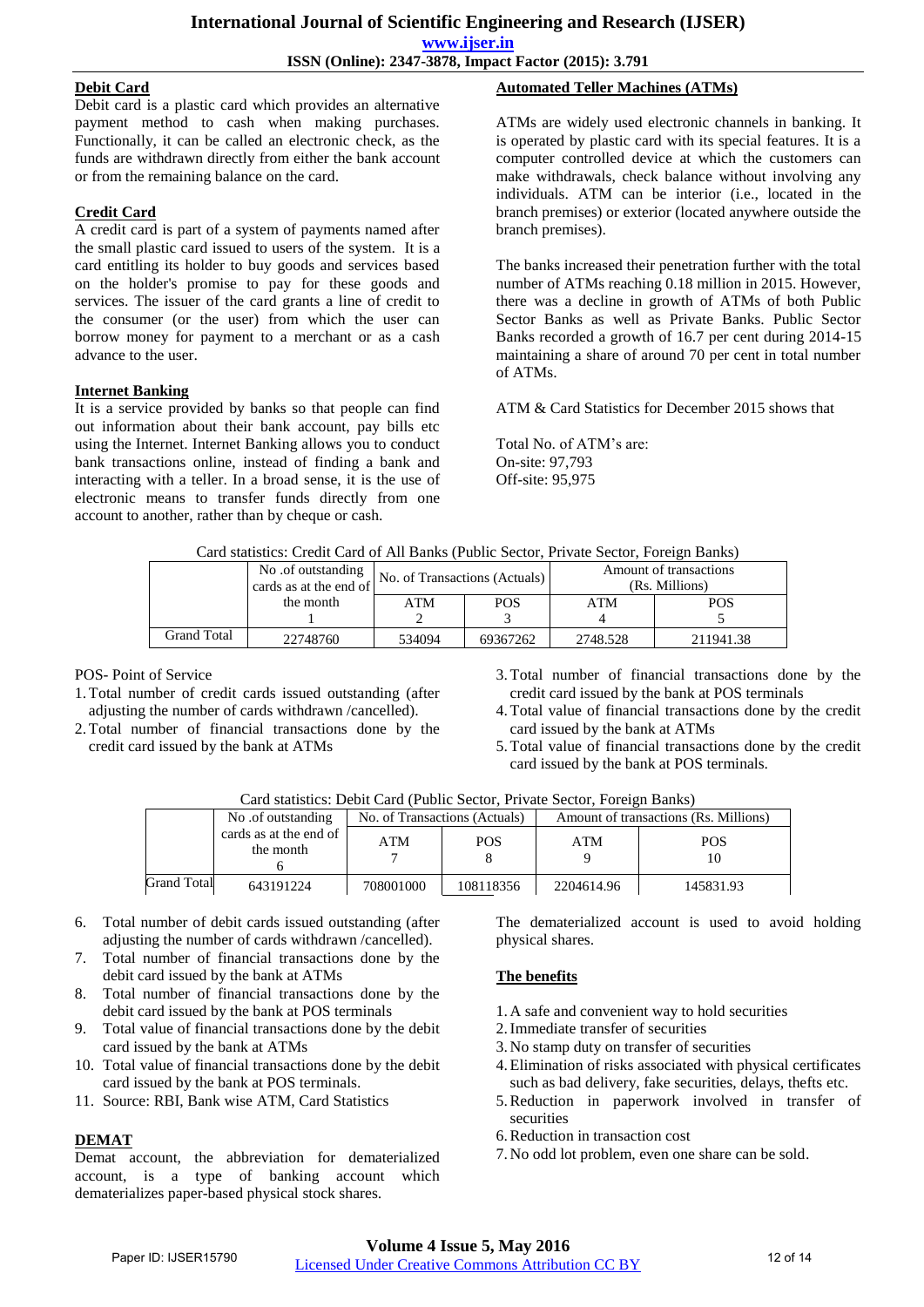**www.ijser.in**

**ISSN (Online): 2347-3878, Impact Factor (2015): 3.791**

## **RTGS**

Real Time Gross Settlement (RTGS) is an electronic form of fund transfer where the transmission takes place on a real time basis.

## What do you mean by Real Time? What is the Meaning of Gross Settlement"?

Here the words 'Real Time' refers to the process of instructions that are executed at the time they are received, rather than at some later time. On the other hand "Gross Settlement" means the settlement of funds transfer instructions occurs individually (on an instruction by instruction basis). The settlement of funds actually takes place in the books of RBI and thus the payments are considered as final and irrevocable. The attraction of RTGS is that the payee banks and their customers receive funds with certainty and finality during the same day enabling them to use the funds immediately without exposing themselves to risk. RTGS system, do not create credit risk for the receiving participant because they settle the each payment individually, as soon as it is accepted, liquidity risks remains, as well as the possibility of the risks being shifted outside the system.

## **NEFT**

National Electronic Funds Transfer (NEFT) is an Indian system of [electronic transfer of money](http://searchwinit.techtarget.com/definition/Electronic-Funds-Transfer) from one bank or bank branch to another. Under NEFT, individuals, firms and corporates can electronically transfer funds from any bank branch to any individual, firm or corporate having an account with any other bank branch in the country participating in the Scheme. The funds under NEFT can be transferred by individuals, firms or corporates maintaining accounts with a bank branch. Even individuals not having a bank account can deposit cash at the NEFT-enabled branches with instructions to transfer funds using NEFT. However, such cash remittances will be restricted to a maximum of Rs.50, 000/- per transaction. Such walk-in-customers have to furnish full details including complete address, telephone number, etc. NEFT, thus, also help in transfer of funds even without having a bank account. This is a simple, secure, safe, fastest and cost effective way to transfer funds especially for Retail remittances.

#### What are the minimum and maximum amount of remittance under RTGS and NEFT? **NEFT**

| Minimum Amount:                                   | RS 2 lakhs | No minimum limit |
|---------------------------------------------------|------------|------------------|
| Maximum Amount: No upper ceiling No upper ceiling |            |                  |

(However, maximum amount per transaction is limited to Rs.50, 000/- for cash-based remittances and remittances to Nepal.)

## **Electronic Clearing Service (ECS)**

Electronic Clearing Service is a retail payment system that can be used to make bulk payments/receipts of a similar nature especially where each individual payment is of a repetitive nature and of relatively smaller amount. This facility is meant for companies and government departments to make/receive large volumes of payments rather than for funds transfers by individuals.

## **3. Challenges in Banking Sector**

Developing countries like India, has a huge number of people who don"t have access to banking services due to scattered and fragmented locations. But if we talk about those people who are availing banking services, their expectations are raising as the level of services are increasing due to the emergence of Information Technology and immense competition between the services and products provided by different banks. Since, foreign banks are playing in Indian market, the number of services offered has increased and banks have laid emphasis on meeting the customer expectations. India's banking sector has made rapid strides in reforming and aligning itself to the new competitive business environment. The major challenges faced by banks today are as to how to cope with competitive forces and strengthen their balance sheet. Today, banks are groaning with burden of NPA"s. It is rightly felt that these contaminated debts, if not recovered, will eat into the very vitals of the banks.

## **High transaction costs**

A major concern before the banking industry is the high transaction cost of carrying non- performing assets in their books. The growth led to strains in the operational efficiency of banks and the accumulation of nonperforming assets (NPA"s) in their loan portfolios.

## **Regulatory pressure**

Regulatory requirements continue to increase, and banks need to spend a large part of their discretionary budget on being compliant, and on building systems and processes to keep up with the escalating requirements.

## **Timely technological up gradation**

Already electronic transfers, clearings, settlements have reduced translation times. To face competition it is necessary for banks to absorb the technology and upgrade their services.

## **IT revolution**

The Indian banks are subject to tremendous pressures to perform as otherwise their very survival would be at stake. The application of IT and e-banking is becoming the order of the day with the banking system heading towards virtual banking.

## **Intense Competition**

The RBI and Government of India kept banking industry open for the participants of private sector banks and foreign banks. The Indian banking sector was introduced to competition when, in accordance with the suggestions of the first Narasimham Committee, entry was deregulated and both domestic and foreign banks were allowed to expand their branch networks. Due to this lowered entry barriers many new players have entered the market such private banks, foreign banks, non banking finance companies, etc. The foreign banks and new private sector banks have spearhead the hi-tech revolution.

## **Privacy and Safety**

Among the most important aspects of savings, i.e., safety, liquidity and profitability, safety is at the top most